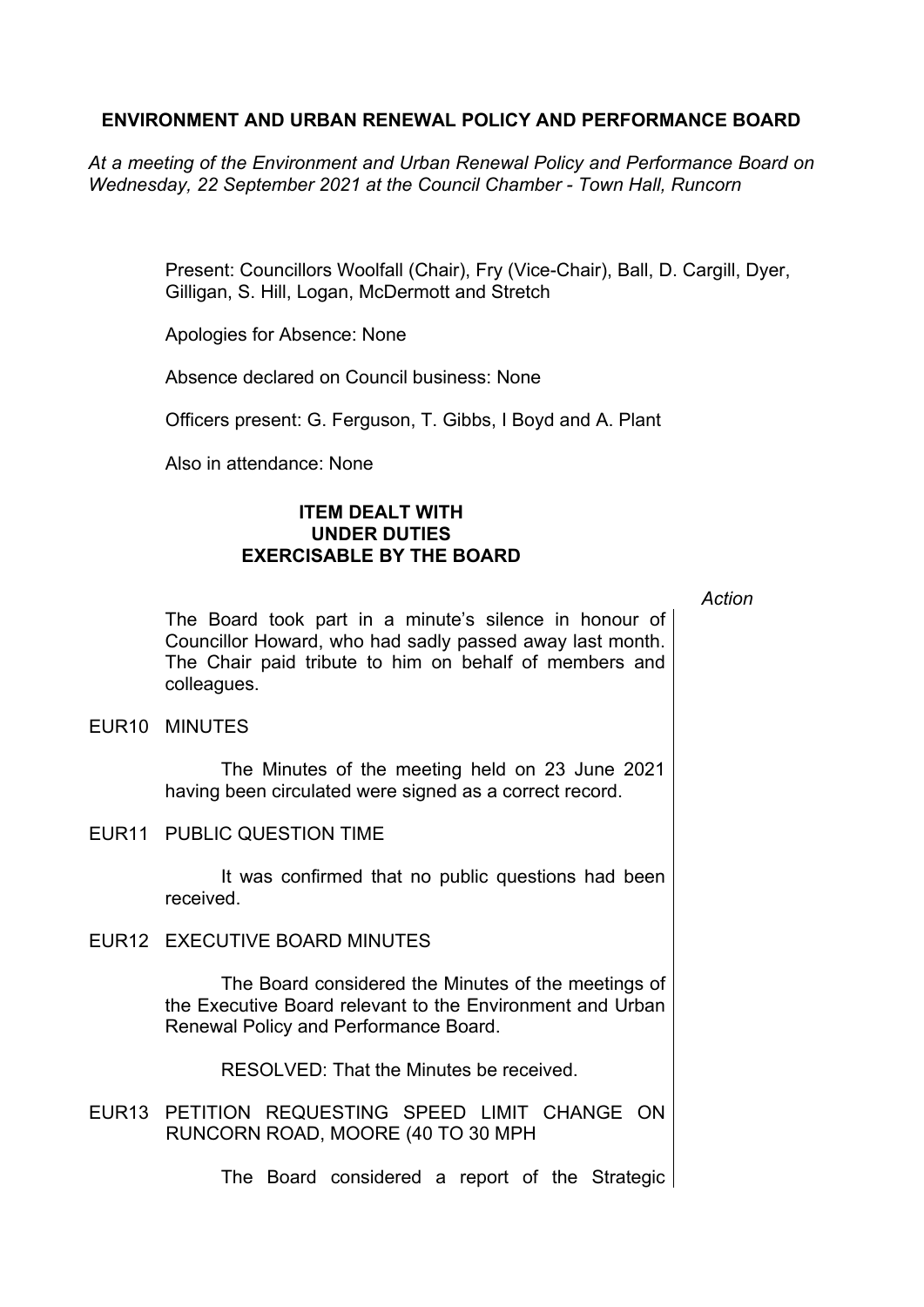Director, which advised that a petition had been received by electronic delivery requesting alteration of the speed limit on a section of Runcorn Road, Moore from 40 mph to 30 mph.

It was noted that this section of Runcorn Road was:

- relatively flat and had open fields to the southern side;
- the northern side comprised low-density housing, set well back;
- pedestrian movements across the carriageway were minimal;
- the road was generally in good repair, well lit and subject to an environmental 7.5 tonne weight restriction;
- there was low-level of on street parking within the 40mph zone, especially at the eastern end. However there was no evidence or complaints of vehicles mounting the kerb and obstructing the footway;
- Cheshire Road Safety Group, Cheshire Police and external consultants undertook a speed limit review in Halton in 2009. No changes were recommended for Runcorn Road;
- since 2009, automatic traffic counters had been installed on two occasions. Average speeds had reduced in this time which was probably due to the increase in traffic using the route; and
- there had been one recorded injury collision within the relevant section of road since 2009.

At the request of the Council, Cheshire Police had undertaken a site assessment and provided an opinion that, whilst they understood the desire of residents for a lower speed limit, they were concerned that the removal of the change in speed limit would not reflect the character of the road. It was the opinion of the Constabulary that the 40mph section felt open in nature and as such, 40mph was an appropriate speed limit.

Therefore based on the advice from Cheshire Police, traffic specialists and the Council's road safety engineer, it was felt that retaining the existing 40mph speed limit was appropriate for this section of road.

On behalf of the petitioner, Councillor Dyer addressed the Board in support of the petition and read a statement and questions which the petitioner had previously prepared. Councillor Dyer fully supported the request to lower the speed limit and outlined to the Board his reasons for this.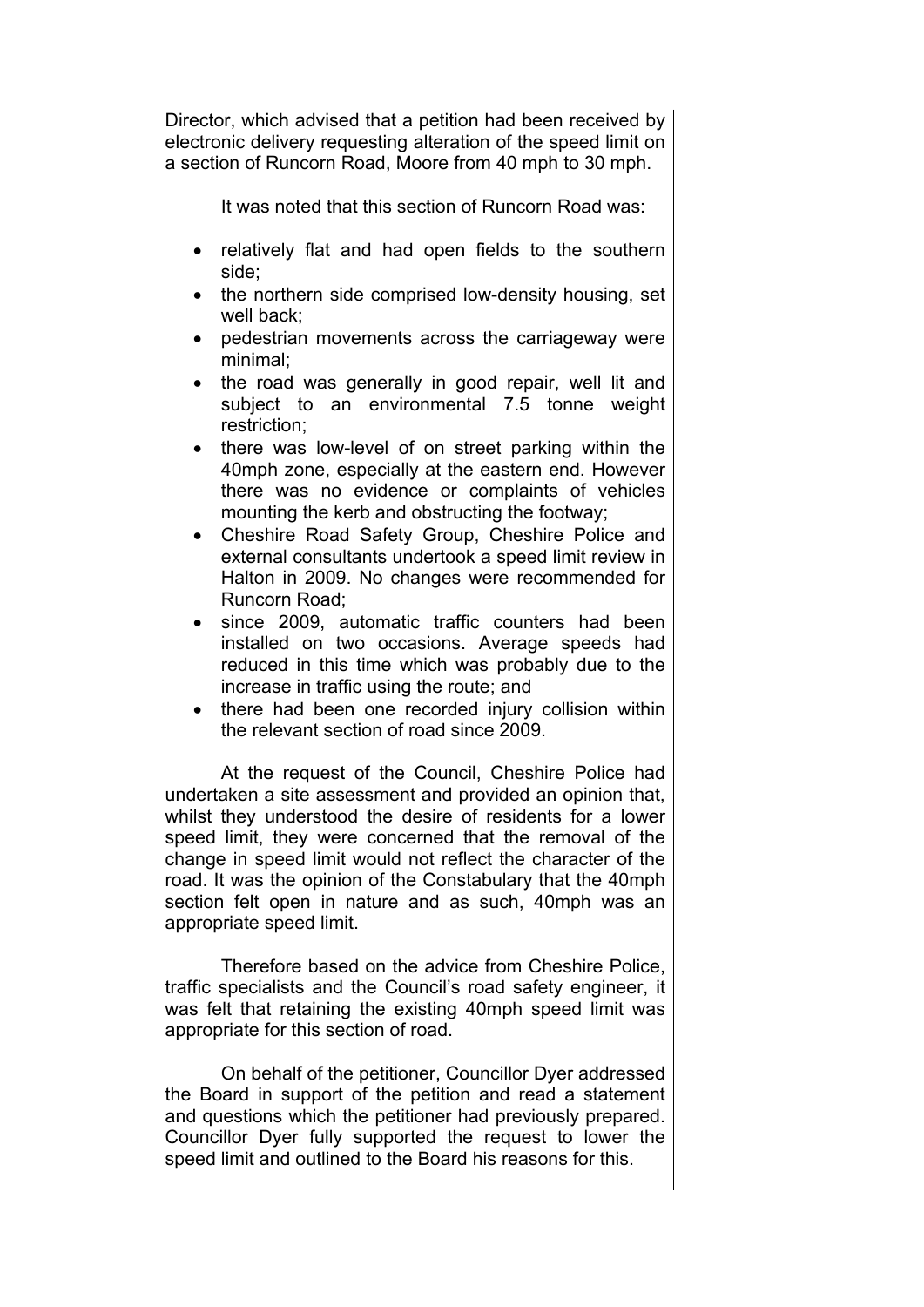| On behalf of the Council, Ian Saxby responded to the<br>questions submitted and it was agreed that Tim Gibbs would<br>Constabulary regarding<br>Cheshire<br>contact<br>speed<br>enforcement at Runcorn Road.                                                                                                                                                                                                               |                                                                           |
|----------------------------------------------------------------------------------------------------------------------------------------------------------------------------------------------------------------------------------------------------------------------------------------------------------------------------------------------------------------------------------------------------------------------------|---------------------------------------------------------------------------|
| <b>RESOLVED: That</b>                                                                                                                                                                                                                                                                                                                                                                                                      |                                                                           |
| 1. following careful consideration and site inspection,<br>Officers advise that the posted speed limit should<br>remain at 40mph for the reasons set out in the report;<br>and                                                                                                                                                                                                                                             | Strategic Director<br>Enterprise,<br>Community<br>and<br><b>Resources</b> |
| 2. a request be made to Cheshire Police to consider this<br>location for regular speed enforcement activity.                                                                                                                                                                                                                                                                                                               |                                                                           |
| EUR14 LOCAL LIST - HERITAGE ASSETS                                                                                                                                                                                                                                                                                                                                                                                         |                                                                           |
| The Board considered a report of the Strategic<br>Director, Enterprise, Community and Resources, which<br>advised that Halton, in partnership with Cheshire West had<br>received £70,000 funding from the Ministry for Housing,<br>Communities and Local Government (MHCLG) towards<br>creating a unified Cheshire Local List.                                                                                             |                                                                           |
| The register would play a key role in local and<br>community identity and gave an understanding and<br>appreciation of Cheshire's past. In addition a Local List<br>approach was considered as a community-driven dataset<br>and it was hoped that engagement with the development of<br>a local list would enable local communities to define local<br>heritage significance on their own terms.                          |                                                                           |
| Over the next six months, officers would be working<br>with consultants – Headland Design Associates (HDA) on<br>five target areas in Halton: Appleton, Daresbury, Farnworth,<br>Hale and New Town. In these areas, HDA would work with<br>local volunteers to identify locally significant heritage assets<br>and develop them as proposals for the local list using the<br>online Exegesis Local Heritage List Platform. |                                                                           |
| RESOLVED: That the report be noted.                                                                                                                                                                                                                                                                                                                                                                                        |                                                                           |
| EUR15 ANNUAL REPORT                                                                                                                                                                                                                                                                                                                                                                                                        |                                                                           |
| The Board considered a copy of the Annual Report<br>from the Chair of the Environment and Urban Renewal<br>Policy and Performance Board 2020/21.                                                                                                                                                                                                                                                                           |                                                                           |
| The full Board met on four occasions during the year<br>the report set out the work carried out and<br>and                                                                                                                                                                                                                                                                                                                 |                                                                           |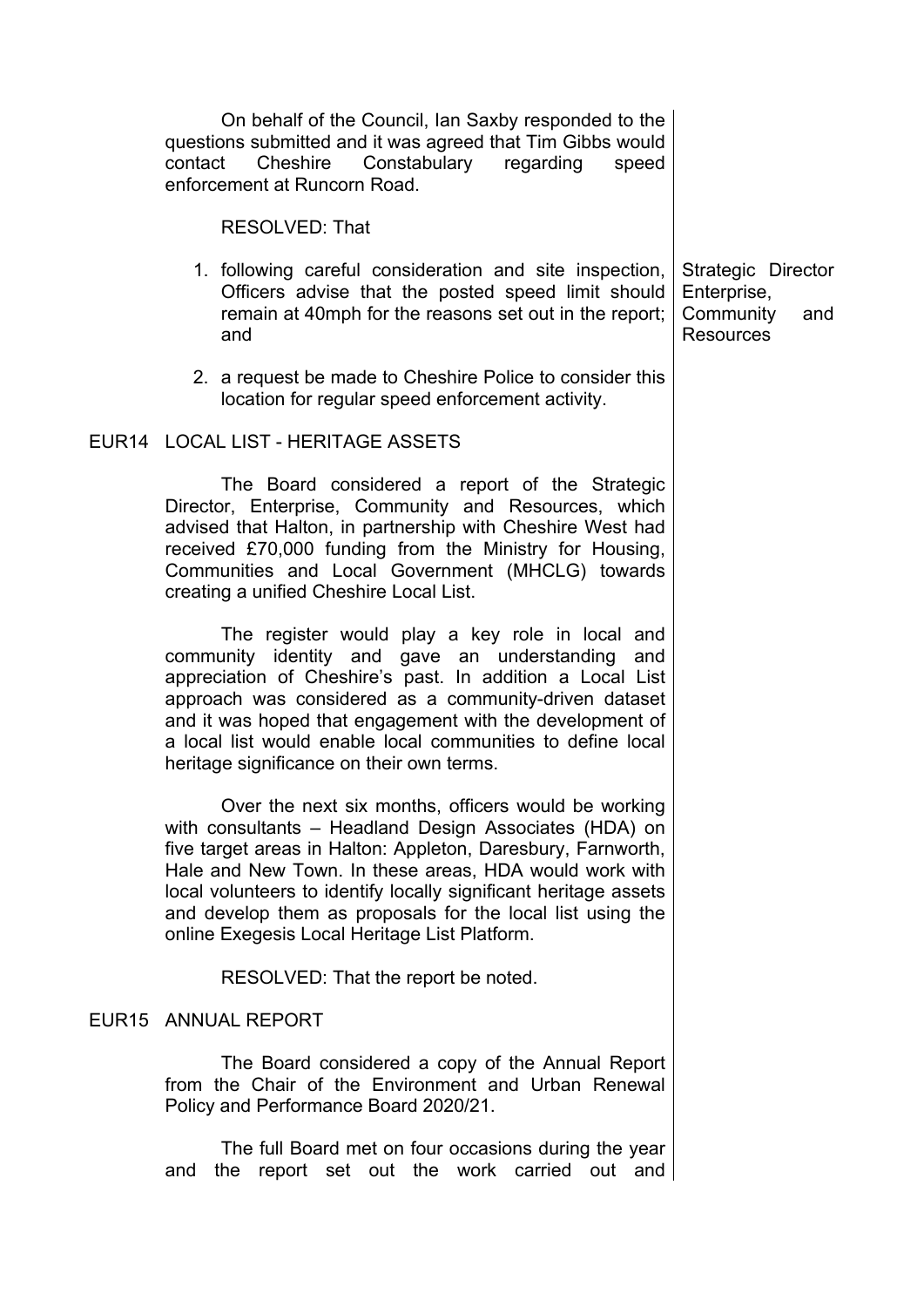recommendations made throughout the Municipal Year April 2020 to March 2021.

RESOLVED: That the Annual Report be accepted.

## EUR16 BUS SERVICE IMPROVEMENT PLAN

The Board considered a report of the Strategic Director Enterprise, Community and Resources, which provided an overview on the recent publication of the Bus Back Better Bus Strategy for England (the Strategy), the associated funding from the Department for Transport (DFT) and the requirement for Bus Service Improvement Plans (BSIPs). It was noted that the Liverpool City Region Combined Authority was the Local Transport Authority for Halton. A BSIP covering the City Region area would be submitted to the DfT by the Combined Authority in October 2021. The report set out Halton's 'ask' of Government in relation to bus service improvement in Halton that would feature in the Combined Authority BSIP.

The Board discussed the recent cuts in the 62 and X1 bus service which was linked to a shortage of bus drivers. They also discussed the impact a shortage of bus drivers could have on the proposed improvements to bus services as outlined in the BSIP.

RESOLVED: That

- 1. the proposals set out in Appendix 1 for frequency improvements to the current bus network be supported; and
- 2. the proposals for highway and infrastructure improvements to tackle bus service delay hot-spots (Appendix 2) be endorsed.

## EUR17 HALTON DELIVERY & ALLOCATIONS LOCAL PLAN, POST SUBMISSION CHANGES

The Board considered a report of the Strategic Director, Enterprise, Community and Resources, which provided an update on the Halton Delivery and Allocations Local Plan (DALP). The Plan was submitted to the Secretary of State for independent examination on 5 March 2020. The examination process had taken place between March – June 2021 and a number of issues had been identified and needed to be resolved by 'Main Modifications' to the Plan and subsequent changes to the Policies Map. The report updated Members on the expected changes needed to